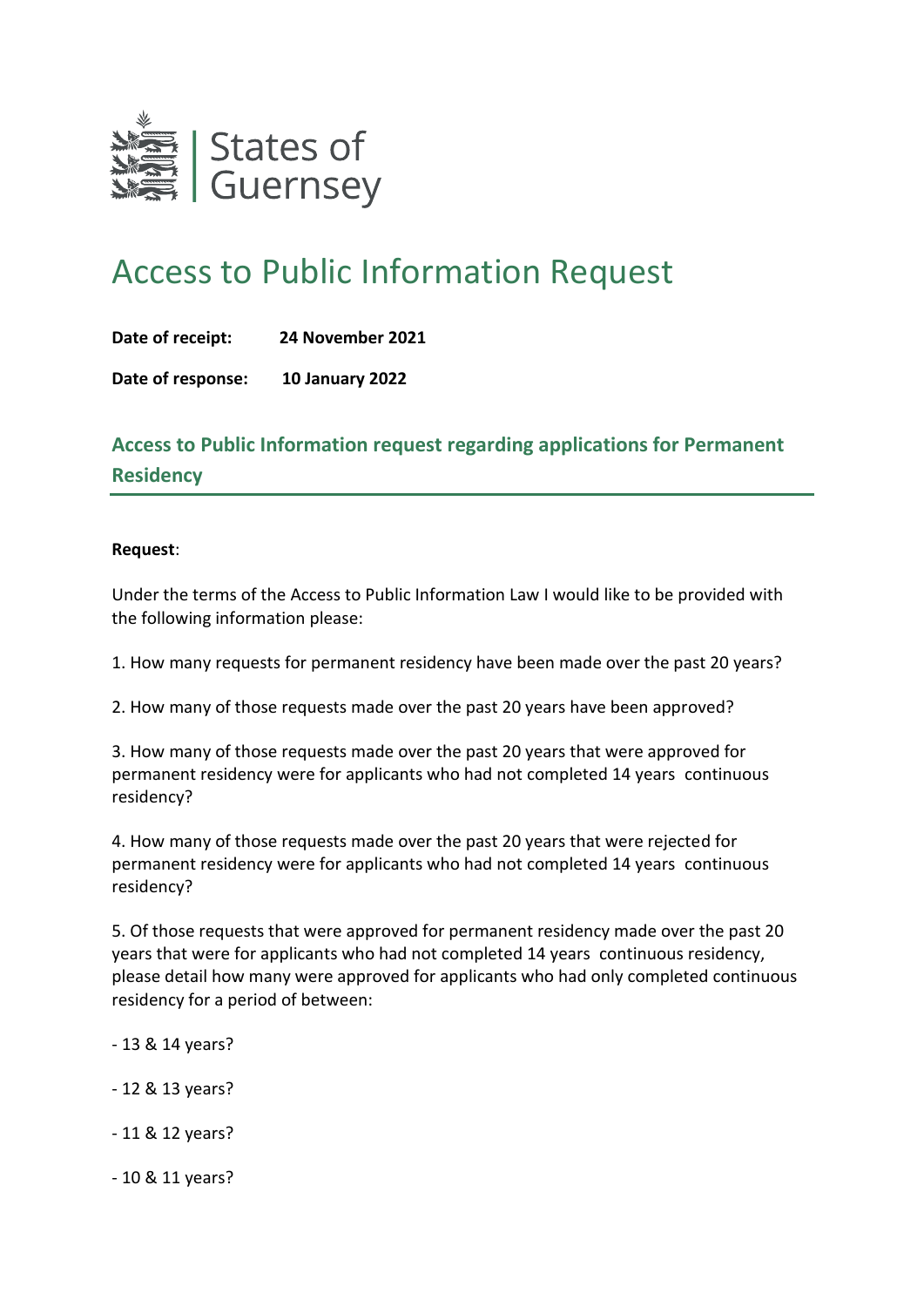- 9 & 10 years?

- 8 & 9 years?
- Less than 8 years?

6. Acknowledging the need to follow GDPR policy requirements re personal data, for each of those requests approved for permanent residency over the past 20 years for those applicants who had not completed 14 years continuous residency, please provide the full reasons accepted and the rationale used for an exception to the 14 year continuous residency policy being made for that applicant to allow for permanent residency to be approved. Please also provide the number of years of continuous residency for each approved application detailed.

## **Response provided by the Population Management Office:**

As a part of the Population Management (Guernsey) Law, 2016 ('the Law'), a number of 'routes' were established that account for a variety of circumstances that lead to Permanent Residency. There exists 26 possible routes to Permanent Residency under the Law. These include paths for individuals who commenced qualification under the repealed Housing Control (Control of Occupation) (Guernsey) Law, 1994.

Broadly, the 26 routes to Permanent Residency under the Law can be split into three categories:

- **1) Section 3 of the Law – 'Population Management' routes**: Pathways to residency with qualifying periods that start and finish after Commencement of the Law.
- **2) Section 6 of the Law – 'Transitional' routes**: Pathways to residency for individuals with qualifying periods that hold a degree of crossover from pre- and post-Commencement of the Law.
- **3) Section 6(1)(K) and 6(1)(L) of the Law – 'Housing Control Law' routes**: For individuals who would have (and may not have been resident on, or their qualifying period spanned Commencement) , or already were, qualified under the previous Housing Control Law.

## **With regards to questions 1 – 6:**

Following the commencement of the Law in April 2017 all Permits and Certificates are issued digitally via the Population Management Portal (H202). All applications are made online via the Portal. Prior to this, under Housing Control, the application process was paper based.

We are therefore unable to provide Permanent Residency application data over a 20-year period. It would take a significant amount of officer time to go through 15-plus years paperbased applications and we cannot justify that use of resources to provide this data. However, we can provide you with high-level Permanent Residency application data from April 2017 onwards: